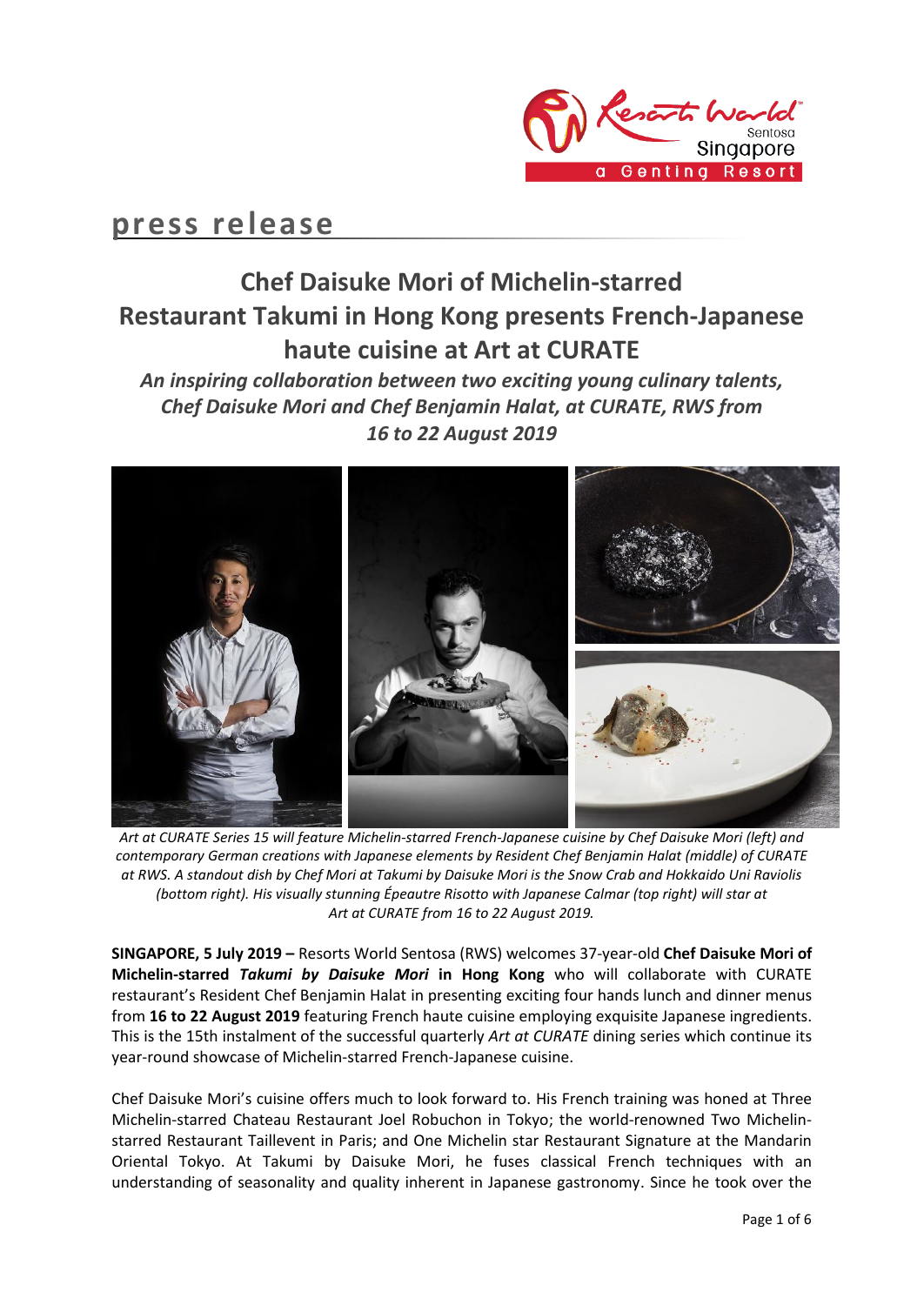helm of the restaurant in 2016, his talents have won over the region's most strident restaurant critics. South China Morning Post wrote that "Takumi by Daisuke Mori provides a masterclass in subtlety and restraint" and "it was fascinating to watch…Chef Daisuke Mori and his assistants as they work… given that every stage of each dish required clinical attention to detail".

Chef Daisuke Mori said, "I have worked in many places across the world and that really opened my eyes, making me willing to experiment with different ingredients and cooking styles. At Takumi, we are solely focused on fusing Japanese simplicity with French aplomb, while using only the finest produce both countries have to offer. Most importantly, I cook food that I like to eat, I think this is the best way to reflect my culinary philosophy."

Chef Mori will be presenting a selection of his unique seasonal creations at Art at CURATE. Dishes including *Hokkaido Sea Urchin and Botan Ebi with Lily Root*; *Kinmedai in Shiitake Consommé; and Blue Lobster with Topinambour, Barigoule and Jus Citronnelle* will be delivered with his signature flair. He will also be dishing up his visually stunning *Épeautre Risotto with Japanese Calmar* – a recent creation from his collaboration with a Polish artist. The black risotto with Japanese squid belies its complexity and dramatic flavour.

Complementing Chef Mori's French-Japanese cuisine, Chef Benjamin Halat will be crafting inspired dishes with an intriguing mix of German and Japanese elements such as the *Sauerkraut Consommé with Black Forest Miso.*

### **Booking details:**

Art at CURATE Series 15 will be held at CURATE located at RWS (The Forum, Level 1) **from 16 to 22 August 2019**. The **four-course lunch** is available at S\$138++ per person, and the **eight-course dinner** at S\$308++ per person.

Wine pairing menus with wines selected by RWS sommelier, Takayoshi Aoki, are also available during this event period at S\$198++ for lunch and S\$428++ for dinner.

Reservations can be made via (65) 6577 7288 or [curate@rwsentosa.com.](mailto:curate@rwsentosa.com) Reservations are strictly required. Please refer to Appendix A for menus.

Gourmands can look forward to the concluding edition of Art at CURATE 2019 from 1 to 7 November 2019 featuring inventive young **chef-owner Shinya Otsuchihashi** of one-Michelin-starred **CRAFTALE** in Tokyo. The name "CRAFTALE" is the combination of "Craft" (technique) and "Tale" (story) which aptly describes his originality and delicate dishes that each tell a story.

- Ends -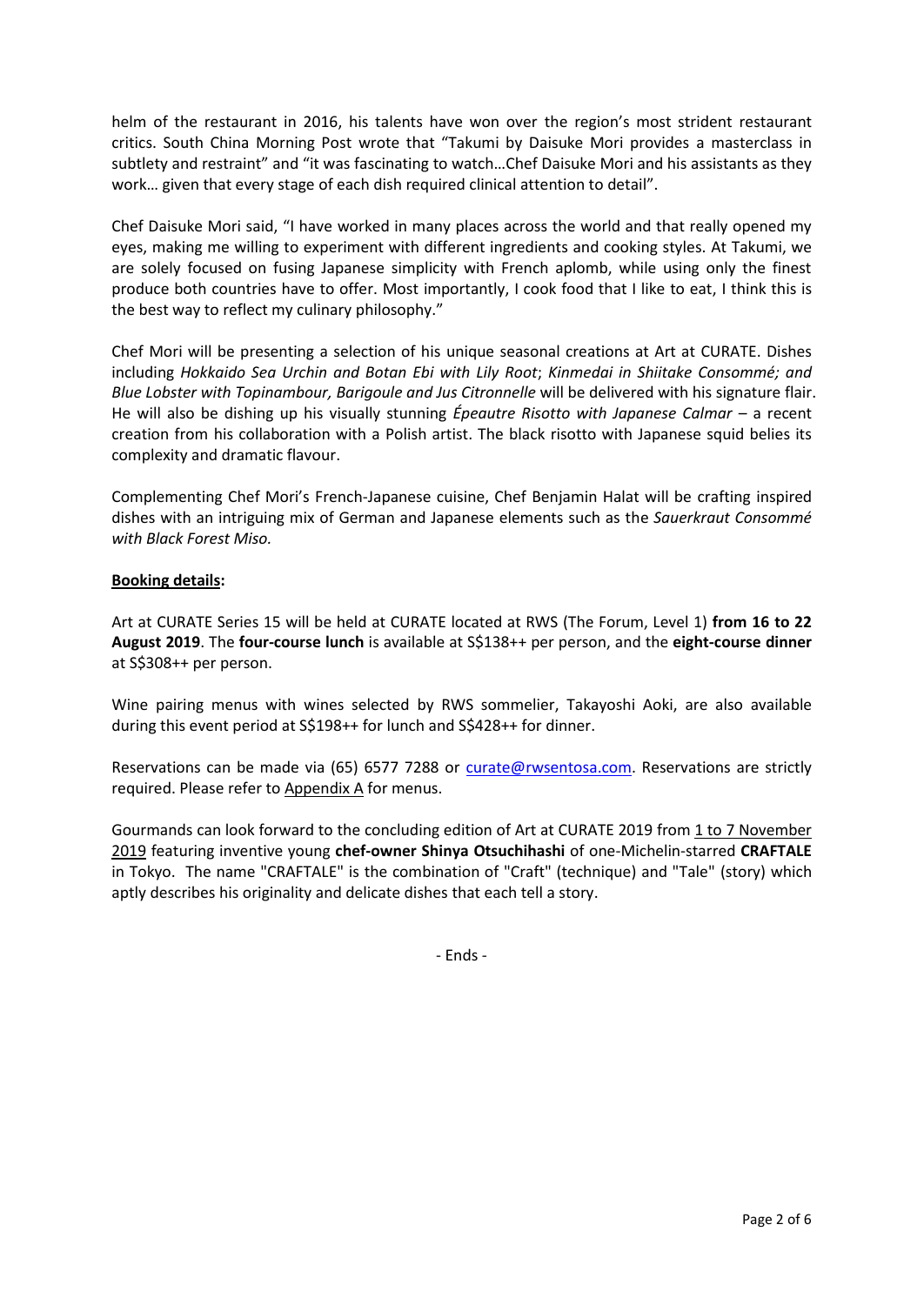### **Profile of Chef Daisuke Mori Executive Chef, Takumi by Daisuke Mori (1 Michelin Star), Hong Kong**

Daisuke Mori, Executive Chef at Takumi by Daisuke Mori, has a unique international culinary background that has inspired his passion for fusing ingredients and traditions from around the globe. The eponymously-named Takumi by Daisuke Mori blends the finest French culinary traditions with seasonal Japanese ingredients and finesse to create a unique culinary encounter. Seating just 12 diners in an elegant open kitchen dining room, the setting allows diners to become part of a gastronomic journey navigated by the acclaimed Chef Mori. After completing an intensive vocational training course at Osaka's famed Tsuji Culinary Institute, Chef Mori forged his career in kitchens in the likes of three Michelin-starred Chateau Restaurant Joel Robuchon in Tokyo; two-starred Restaurant Taillevent in Paris; and one-starred Restaurant Signature at the Mandarin Oriental Tokyo. From 2010 to 2014, Chef Mori spent time in Poznan, Poland, where he led fine dining kitchens at Restaurant Jadalnia and five-star boutique hotel Blow Up Hall 50/50. In Hong Kong, he now capitalises on his extensive experience to marry the finest Japanese ingredients with timeless French technique.

## **Profile of Chef Benjamin Halat Chef de Cuisine, CURATE, Resorts World Sentosa**

CURATE at Resorts World Sentosa welcomed the talented German-born Benjamin Halat as its first resident chef in February 2017. Equipped with considerable experience from working in prestigious Michelin-starred restaurants and luxury hotels throughout his career, Chef Halat's own culinary style on showcase at CURATE is exciting, bold and adventurous.

At the young age of 16, Chef Halat discovered the world of fine-dining at Michelin-starred Gourmet Restaurant Königshof in Munich when he embarked on a three-year professional apprenticeship with the establishment. With a natural flair for cooking, his humble start accelerated in no time and he climbed the ranks in many prominent and reputable fine-dining establishments – from Chef de Partie at Arabella Sheraton Grand Hotel Munich; Demi Chef de Cuisine at Two Michelin-starred Restaurant Dallmayr in Munich; Sous Chef at Grand Hotel Bellevue in Gstaad, Switzerland which is home to Michelin-starred restaurant, Leonard's; Sous Chef at Mandarin Oriental Munich; to Chef de Cuisine at Mandarin Oriental Kuala Lumpur's Mandarin Grill prior to his arrival in Singapore. At Restaurant Dallmayr, he was personally mentored by its Head Chef Diethard Urbansky, and at Grand Hotel Bellevue, he had the opportunity to participate in the world-renowned St. Moritz Gourmet Festival, where he worked intensely with a number of Michelin-starred chefs for a week.

Having trained and collaborated with numerous decorated chefs for more than ten years, the now 33-year-old chef has since developed a high level of mastery of both traditional and contemporary European cuisines. In addition, he enjoys the creative process of experimenting with eastern and western ingredients, combining various flavours and textures to come up with unique, modern gastronomic delights. His culinary prowess has quickly gained CURATE recognition in the Singapore Tatler's Best Restaurant Awards, the Restaurant Association of Singapore (RAS) Epicurean Star Award for Best Western Fine Dining in 2017, as well as at the Singapore Tourism Awards 2018 for the Best Dining Experience.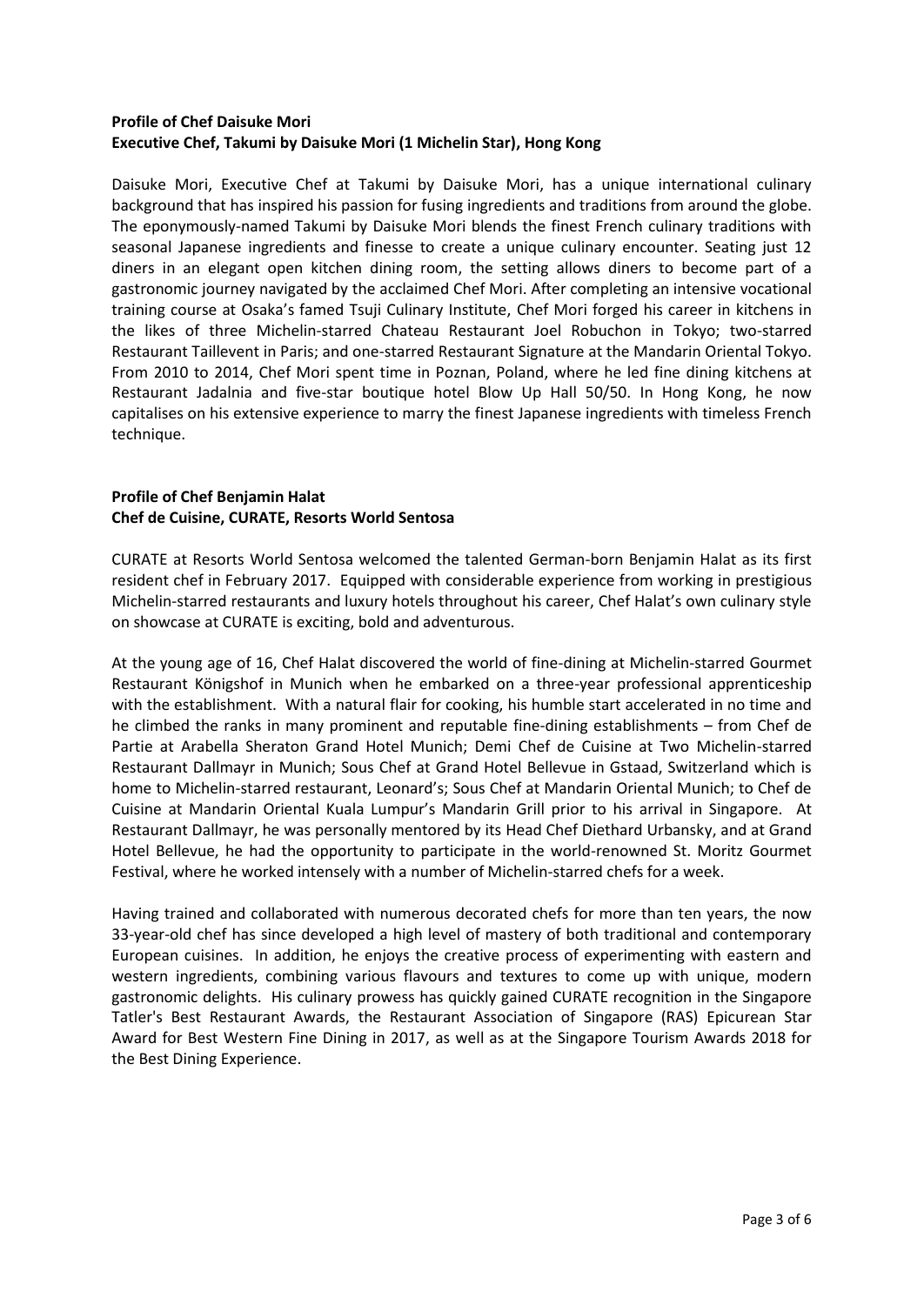#### **ABOUT RESORTS WORLD SENTOSA**

Resorts World Sentosa (RWS), Asia's premium lifestyle destination resort, is located on Singapore's resort island of Sentosa. Spanning 49 hectares, RWS is home to world-class attractions including Universal Studios Singapore, S.E.A. Aquarium, the Maritime Experiential Museum, Dolphin Island and Adventure Cove Waterpark. Complementing the adventure and adrenaline of its theme parks and attractions are six unique luxury hotels, the world-class Resorts World Convention Centre, a casino and the Asian flagship of a world-renowned destination spa. RWS offers award-winning dining experiences and exciting cuisines from around the world across its many renowned celebrity chef restaurants, establishing itself as a key player in Singapore's vibrant and diverse dining scene and a leading gourmet destination in Asia for epicureans. The integrated resort also offers world-class entertainment, from original resident productions to concerts and public shows such as Crane Dance and Lake of Dreams. RWS has been named "Best Integrated Resort" since 2011 for eight consecutive years at the TTG Travel Awards which recognises the best of Asia-Pacific's travel industry.

RWS is wholly owned by Genting Singapore, a company of the Genting Group. For more information, please visi[t www.rwsentosa.com.](http://www.rwsentosa.com/)

**16** ResortsWorldatSentosa **C** @rwsentosa @rwsentosa @rwsdiningartisans #ArtAtCurate #comeforfood [www.rwsentosablog.com](http://www.rwsentosablog.com/)

#### **ABOUT CURATE**

CURATE, one of the latest additions to the Resorts World Sentosa (RWS) culinary experience, provides a perennial stage exclusively for visiting Michelin chefs from around the world to showcase their finest culinary creations. It is Asia's first restaurant, located at RWS, dedicated to showcasing the Michelin star experience. Organised since 2016, the Art at CURATE dining series features four guest chefs from Michelin-starred restaurants across the globe every year. The Art at CURATE 2019 dining series will feature four visiting chefs from Michelin-starred restaurants known for pairing the finest French culinary traditions with Japanese ingredients and influences. The gastronomic experience at CURATE is further complemented by an extraordinary wine cellar that houses a prized collection of 365 highly rated labels. For more information, please visit [www.rwsentosa.com/curate.](http://www.rwsentosa.com/curate)

#### **MEDIA CONTACTS**

**Resorts World Sentosa** Chloe Li Tel: + 65 6577 9759 Email: [chloe.myli@rwsentosa.com](mailto:chloe.myli@rwsentosa.com)

**Ogilvy (for Resorts World Sentosa)** Stephanie Chailert Tel: +65 6213 7969 Email[: stephanie.chailert@ogilvy.com](mailto:stephanie.chailert@ogilvy.com) 

#### **EDITORS' NOTES**

- *1.* High resolution photographs can be downloaded from link: <https://app.box.com/s/xu6f5oh7ly0jyuau8z78wwh2ymojrdaq>
- 2. All photographs of Chef Daisuke Mori and dishes featured are to be attributed to: Takumi by Daisuke Mori. These images are for illustrative purposes only.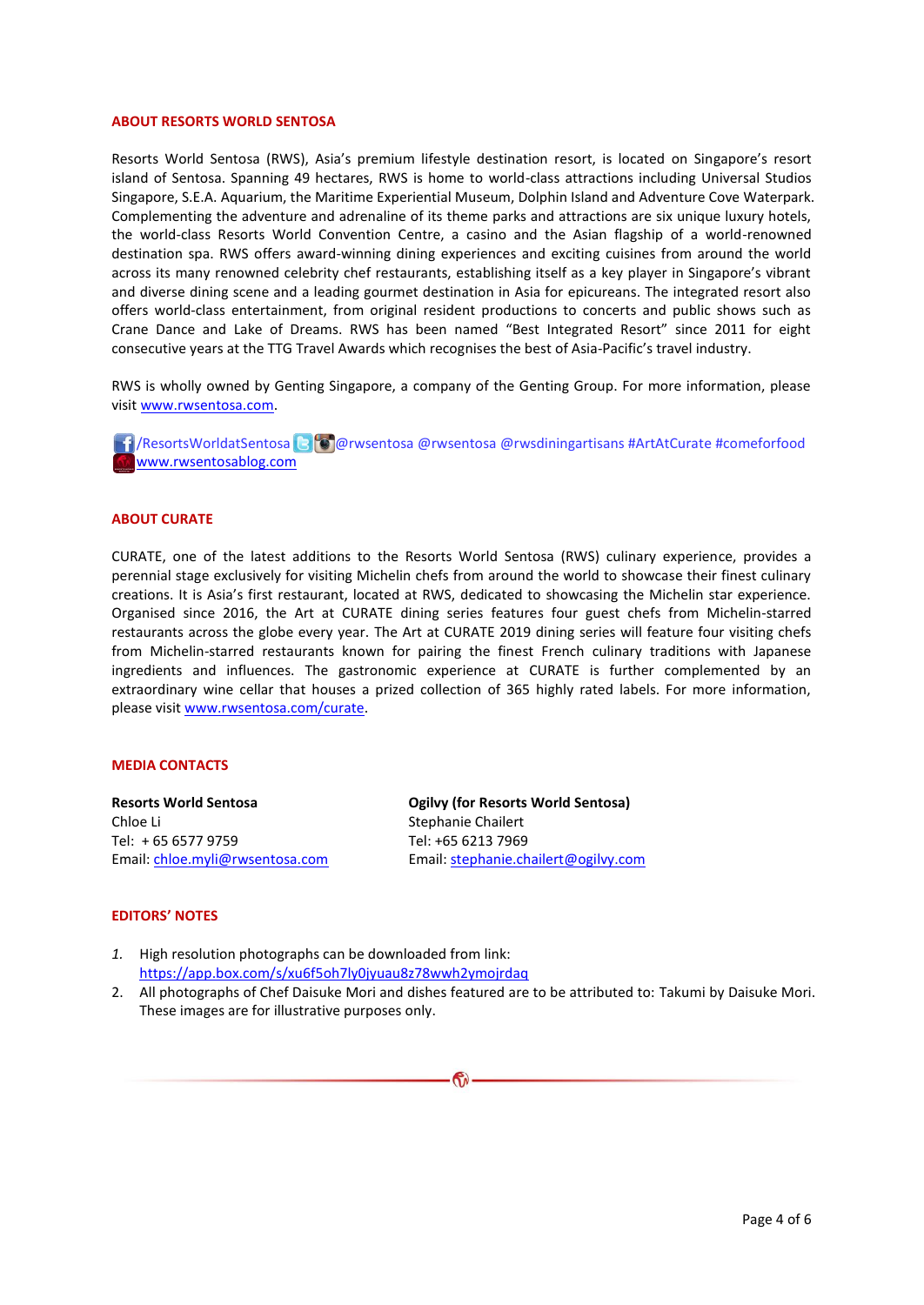**Appendix A: Menus**



# Art at CURATE Series 15 (16 – 22 August 2019) 4-course Lunch

*Amuse Bouche*

*Hokkaido Sea Urchin & Botan Ebi Lily Root Chef Daisuke Mori Duval-Leroy Fleur de Champagne Le Cru*

*Épeautre Risotto Japanese Calmar Silver Point Chef Daisuke Mori*

*Bateaux de Canard Seasonal fruits Chef Daisuke Mori 2011 Chateau Belgrave 5th Growth*

> *Snickers 2019 Peanut Butter. Chocolate Chef Benjamin Halat*

> > *Petit Fours*